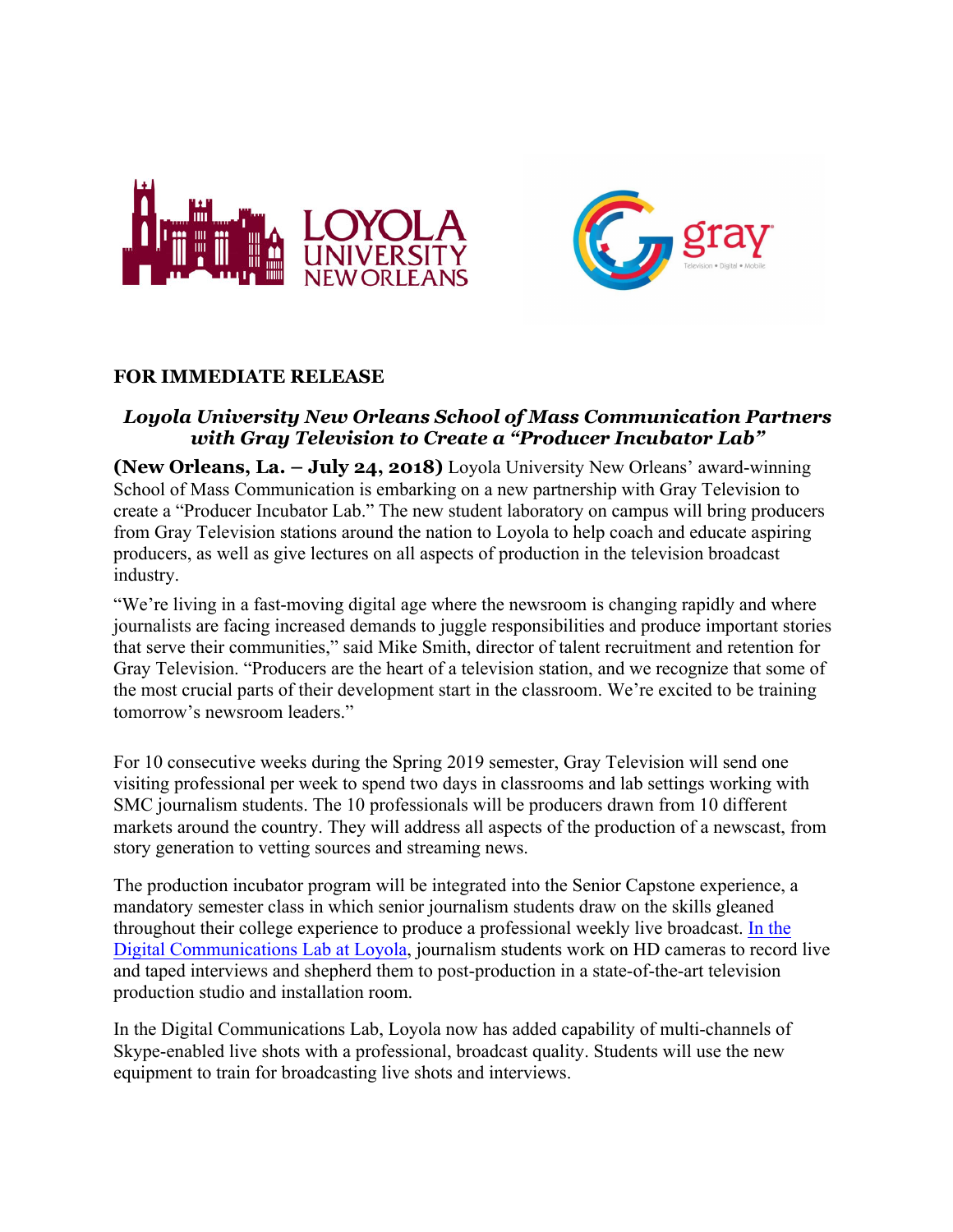"At Loyola University New Orleans, we are training the newsroom leaders of tomorrow," said Sonya Duhé, professor and director of the School of Mass Communication. "Through this partnership, we will continue to expand journalism students' view of what is possible and what is critical in the newsrooms of tomorrow so that they enter the workforce personally and professionally prepared to succeed."

"Content managers and producers in newsrooms around the country are recognizing a need for new tools and modes of storytelling, and the Loyola University New Orleans School of Mass Communication is well-equipped with talented faculty and state-of-the-art technology to ensure that journalism students stay ahead of the curve," said Kern Maass, dean of the College of Music and Fine Arts at Loyola. "This exciting new partnership with Gray Television opens doors for Loyola students and faculty and we hope that our partners will learn as well as they work with us here on campus."

"Our employees are very excited to introduce the latest tools and technologies in broadcasting and provide hands-on learning to the future leaders of the newsroom" said Mike Smith. "We at Gray believe this will also be a rewarding experience for our employees as they get to interact on a very organic level with students studying new media and have a meaningful impact on the careers of aspiring producers. Gray TV is committed to developing the next generation of journalists."

Based in Atlanta, Gray Television is a publicly traded television broadcast company with television stations and digital assets in 57 markets in the United States as far west as Alaska and as far east as the tip of Maine.

###

## **About Loyola University New Orleans:**

Loyola University New Orleans is a Catholic, Jesuit university, located in the heart of the picturesque Uptown neighborhood in New Orleans. For more than 100 years, Loyola has helped shape the lives of our students, as well as the history of our city and the world, through educating men and women in the Jesuit traditions of academic excellence and service to others. Our more than 40,000 graduates serve as catalysts for change in their communities around the world as they exemplify the comprehensive, values-laden education they received at Loyola.

## **About Gray TV:**

Gray Television, Inc. (NYSE: GTN and GTN.A) owns and/or operates over 100 television stations across 57 television markets that collectively broadcast over 200 program streams including over 100 channels affiliated with the CBS Network, the NBC Network, the ABC Network and the FOX Network. Our portfolio includes the number-one and/or number-two ranked television station operations in essentially all of our markets, which collectively cover approximately 10.4 percent of total United States television households. For further information, please visit www.gray.tv

## **Contacts:**

Patricia M. Murret Associate Director of Public Affairs Loyola University New Orleans